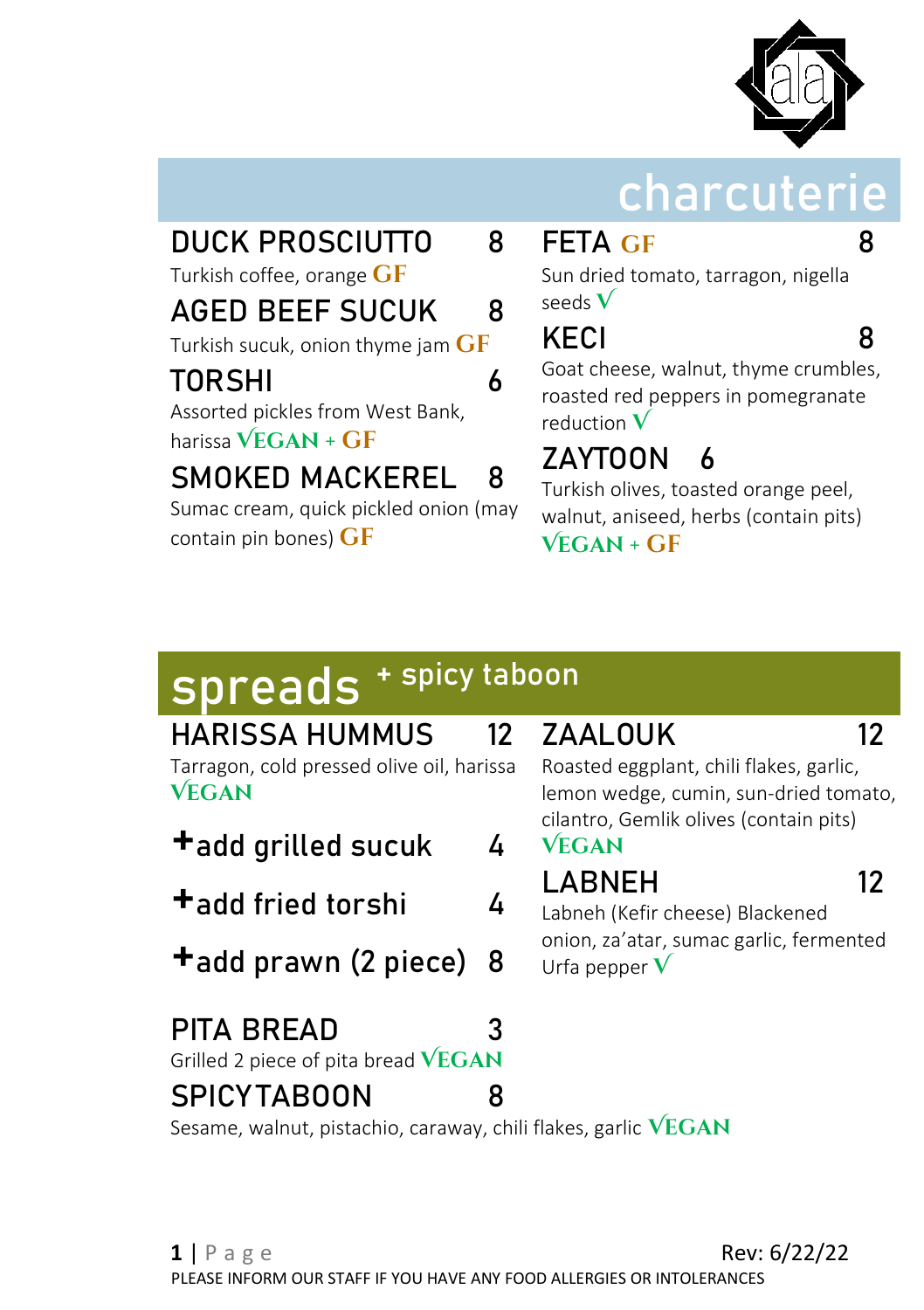

# **snacks**

#### DOLMA 12

Stuffed grape leaves, Urfa chili sauce, garlic labne, tarhana chips(warm) **V**

#### FRIED HALLOUMI 12

Pine honey, dukkah(contains walnut and pistachio), dried chives  $V$  + $GF$ 

## FALAFEL 12

Pickles from West Bank, baby radish, sumac Aleppo pepper, hummus

#### **Vegan + gf**

## TOUM RIBS GYRO 14

Pulled angus beef short ribs, lavas, onion, tomatoes, toum, feta **TOUM** is a garlic sauce common to

the Levant, ingredients are crushed

together using a wooden mortar and pestle

# **flatbread**

#### FINDIK LAHMACUN 12

Minced beef, Maras pepper, onion, garlic, eggplant sogulme (two mini lahmacuns)

#### SUCUK MAN'OUSHE 14

Julienne Turkish beef sausage, kasar cheese, zoug, runny egg yolk, Turkish pepper pickles

#### LABNEH MAN'OUSHE Za'atar, labneh, tomatoes, pickle, olive halves, mint, parsley **V**

**\* MAN'OUSHE** Man'oushe ( منقوشه) (Levantine Flatbread) is a Lebanese street food is eaten on the go, crispy on the outside, slightly chewy on the inside, and topped with the most aromatic of spice blends.

### **JUK STAR**



The Great Seljuk Empire was a high medieval empire, originating from the Oghuz Turks. Each corner of the Seljuk star symbolizes a different virtue: compassion, patience, truthfulness, keeping secrets, loyalty, modesty, generosity, and gratitude. Another meaning of the octagonal star is victory.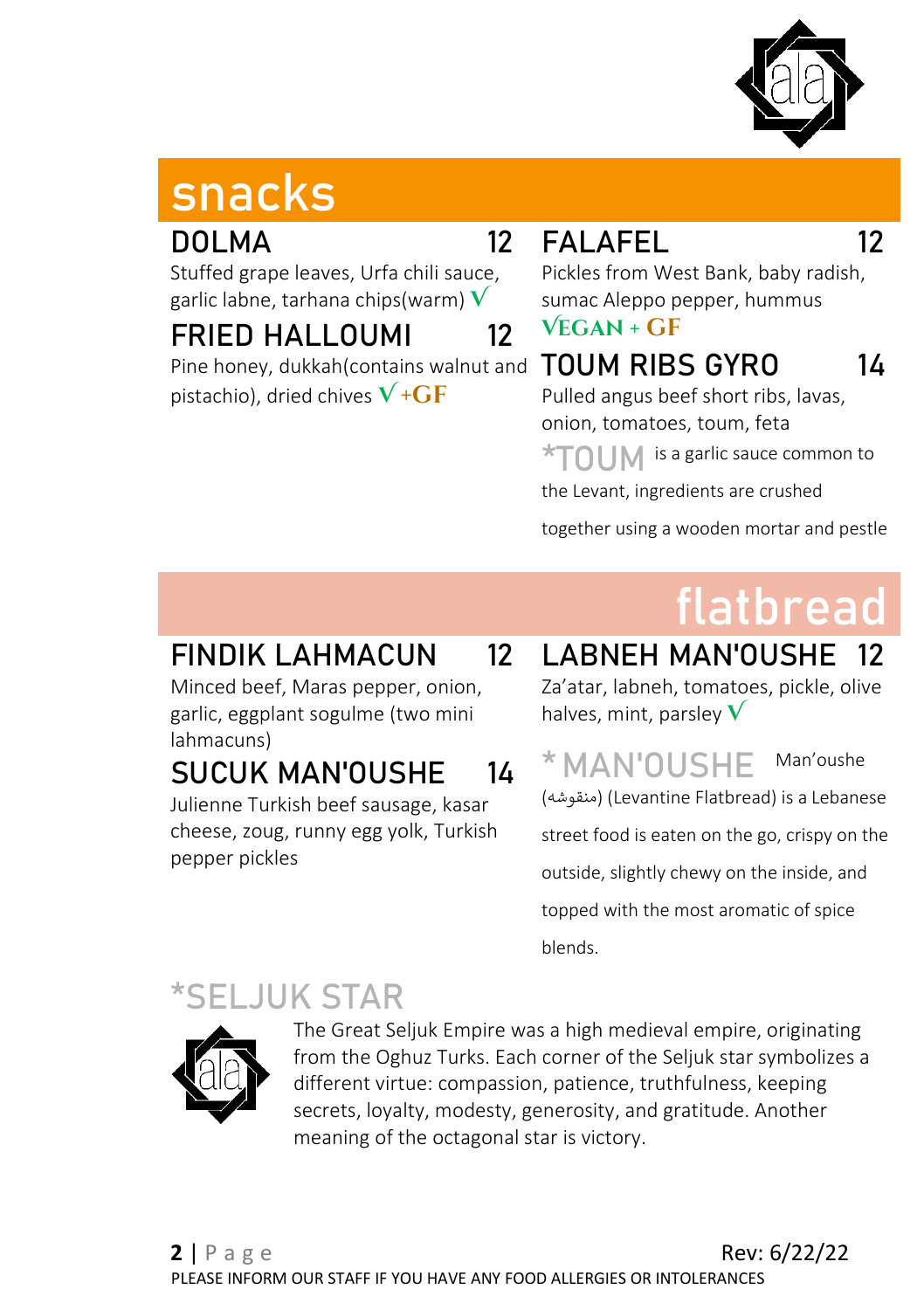

## **mezze**

#### CAULIFLOWER 14

Roasted cauliflowers, cilantro chermoula, turmeric, tahini,

pomegranate **VEGAN + gf**

#### RED SNAPPER 22

Fried red snapper fillet, hummus sauce, pickle, crushed coriander seeds, sumac **gf**

## FENNEL PILAF 8

Rice cooked with fresh fennel and star anise, crispy onions **VEGAN + gf**

### PEARL COUSCOUS 10

Israeli couscous, grilled shallots **VEGAN**

#### FREEKEH TABBOULEH 12

Freekeh, mint, parsley, pomegranate, heirloom tomatoes **VEGAN**

## ADANA KEBAP 28

Hand-minced rib eye on wide iron skewer and grilled on an open mangal filled with burning charcoal. Served with yogurt, pepper and lavas bread.

### $M\Delta N$ TI 16

Vegetarian mini dumplings filled with beans, tomato sauce, yogurt, fried mint, butter  $\mathbf V$ 

**\*FREEKEH**is a cereal food made from green durum wheat that is roasted

and rubbed to create its flavor. It is an

ancient dish derived from Levantine

cuisine.

# **LARGE PLATES**

#### SHORT RIBS GF 42

Bone in short ribs slow cooked in brick oven (8 Hours), "Ras el hanout", confit garlic, pomegranate seeds, fennel pilaf, lettuce herb salad

### PIRZOLA 44

4 piece of lamb chops, sumac and pickled onions, harissa, toum, freekeh pilaf, lettuce herb salad

## DUKKAH TAWOOK **gf** 32

Roasted chicken leg, dukkah spice (contains walnut and pistachio), labneh, zough, dates, grilled baby potatoes, lettuce herb salad

#### SHISH BATINJAN **Vegan** 28

Eggplant skewers, Israeli couscous, grilled shallot onions, confit garlic, tahini chickpea puree, "Ras el hanout", braised chickpeas, zoug, lettuce herb salad